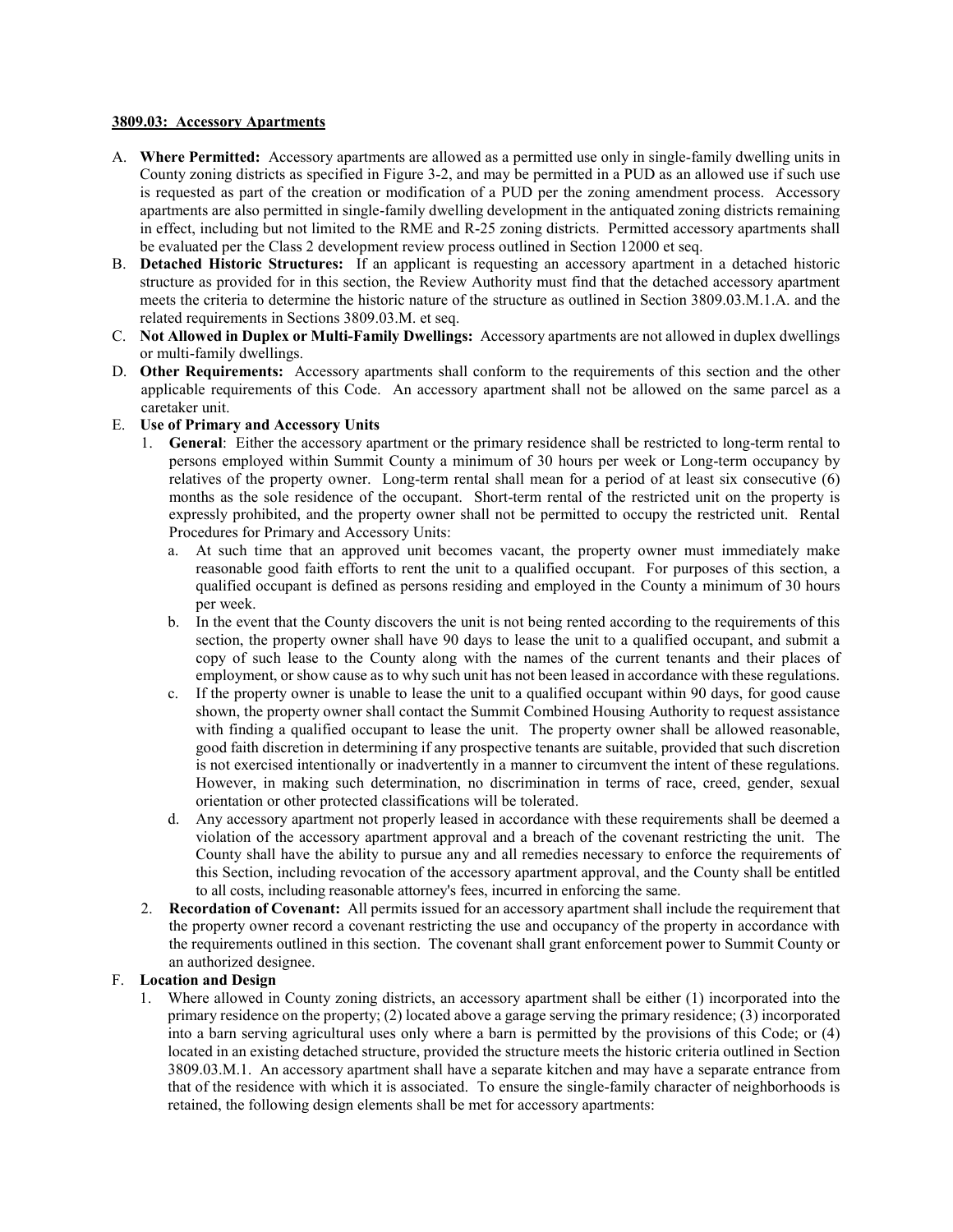- a. **Entrances:** An accessory unit may have a separate entrance from that of the residence with which it is associated, however if the unit is located above a detached garage, an outside stairway shall not be allowed in order to preserve the single-family appearance of the neighborhood.
- b. **Roof Lines:** If the accessory unit is not located within the primary dwelling unit and located either above the garage or above a barn, then the roof design of the detached structure shall be similar to the primary dwelling unit's design in terms of roof pitch and roofing materials.
- c. **Building Materials:** The building materials used in conjunction with the additional unit shall be of the same type and color scheme as contained in the primary dwelling unit.
- d. **Landscaping:** All parking areas provided in conjunction with the accessory use shall be landscaped to buffer the parking area from surrounding land uses, with the final landscaping reviewed and approved on-site prior to the issuance of a CO to help mitigate the potential negative visual impacts of the additional parking. Where landscaping is required, a financial guarantee shall be presented to the County prior to receiving a CO per the financial guarantee provisions listed in Section 3600 et seq.
- e. **Detached Garages and Barns:** Accessory apartments located above detached garages and barns are only allowed on lots equal to or greater than 20,000 square feet. Accessory apartments in barns are only allowed if such a structure is permitted by the underlying zoning district. An accessory apartment over a garage or barn is allowed only if such improvement does not extend beyond the basic footprint of such structures. Cantilevering or extending the accessory apartment beyond the footprint of a barn or a garage is not permitted except for minor encroachments outside of this footprint for bay windows, roof eaves, chimneys, and other similar appurtenances as may be approved by the Review Authority. A garage shall not be expanded by a storage area, shop or other similar addition to allow for more floor area for the accessory apartment above so that the building's mass and the character of the area are maintained.
- f. **Number of Bedrooms:** The number of bedrooms shall be limited to a maximum of three (3) bedrooms.
- g. **Building Form:** Primary structures which include an accessory apartment shall be designed so that the exterior resembles a single-family residence and shall not be designed in a manner where the exterior resembles a duplex design (i.e., a structure containing two identical, side-by-side dwelling units with two entry doors on the front façade).

#### G. **Number of Units Allowed**

In zoning districts where accessory apartments are permitted, no more than one (1) accessory apartment shall be permitted on each parcel.

# H. **Size of Units Allowed**

- 1. Where accessory apartments are permitted, the floor area in the accessory apartment shall not exceed 1,000 square feet. In calculating the floor area of an accessory apartment to determine compliance with this section, any garage space associated with the accessory apartment shall be excluded.
- 2. Detached accessory apartments that meet the historic criteria outlined in Section 3809.03.M.1 can be larger than 1,000 square feet, and have more than three (3) bedrooms, if they are located on parcels 20 acres or greater and zoned A-1.

# I. **Water and Sewer**

- 1. **Central Water and Sewer:** If a proposed accessory apartment is located within an area served by central water and sewer, the property owner shall pay additional water and sewer tap fees or other charges for an accessory apartment if so required by the supplier of the water and sewer service. Such tap fees and any charges shall be paid prior to the issuance of a building permit for an accessory apartment.
- 2. **Well Water:** When an accessory apartment is proposed to be served by a well, the applicant shall identify the source they propose to use for the provision of water and, if water augmentation, water leasing or some other legal form of additional water right for the apartment in necessitated, the applicant shall also provide written confirmation from the entity to provide water that the water augmentation will occur. If a proposed accessory apartment does not have an existing water right (as evidenced by a valid well permit, or court approved water augmentation plan), any approval of an accessory apartment that will provide water by a well shall include a condition that, prior to the issuance of a building permit, the applicant shall submit either: 1) a final court decreed water augmentation plan; 2) a water lease; or, 3) some other legal document providing evidence of additional water right for the apartment.
- 3. **Individual Sewage Disposal System:** When an accessory apartment is proposed to be served by an ISDS system, the County's Public Health Department shall provide referral comments on the application, which may include specific requirements to ensure a site can accommodate an ISDS. If the Public Health Dept. determines that a site can most likely accommodate the necessary ISDS and any other related requirements,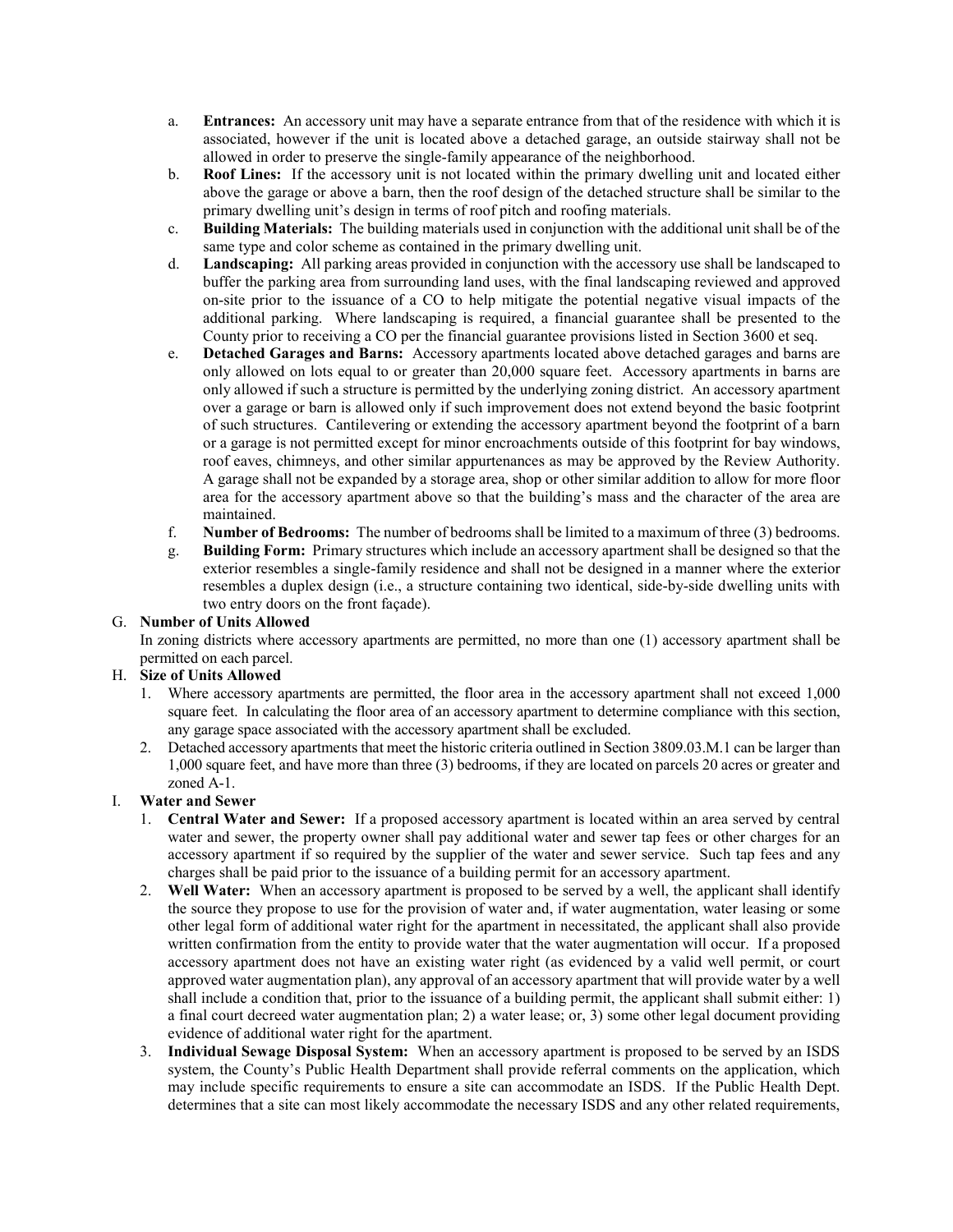then an ISDS permit will need to be obtained prior to the issuance of a building permit.

#### J. **Parking**

Each accessory apartment shall be provided with parking in accordance with County parking requirements (see Figure 3-7). Parking for the accessory apartment shall be provided only in a designated, paved or graveled area and shall not exceed two spaces. However, if the size of an accessory apartment would allow three (3) people to occupy the unit in accordance with Section 3809.03.L. then a maximum of three parking spaces shall be allowed. Parking may be tandem, (outside or in a garage) and no administrative relief from the parking requirements is necessary to allow the tandem parking.

#### K. **Compliance with Building and Fire Codes**

Where an applicant is requesting a Class 1 permit for an accessory apartment and the apartment was in existence prior to 1988, the unit shall be inspected and shall comply with applicable requirements of the Building and Fire Codes prior to occupancy of the accessory apartment. The Review Authority may add a condition that an existing accessory apartment be brought into compliance with the applicable Building Code and Fire Code by a date certain, not to exceed one (1) year after the date of any approval. If this condition is not met, the Review Authority's approval shall be void.

#### L. **Impact on Neighborhood and Findings for Approval**

- 1. An accessory apartment shall be established and occupied in a manner that preserves the residential character of the neighborhood where it is located. To reach this intent, the total occupancy of the accessory apartment and the primary unit shall meet all the requirements of the definition of family as outlined in Chapter 15 with the exception that an accessory apartment may not be occupied by more than three (3) individuals, regardless of their relationship (limited to one (1) person per 300 square feet).
- 2. An accessory apartment, which is located in a detached historic structure and is larger than 1,000 square feet, may have one (1) additional occupant per 300 square feet, up to a maximum of five (5) occupants, provided the structure is located on a parcel 20 acres or greater, and zoned A-1.
- 3. All other restrictions of this Code, including animal restrictions, shall apply as if to one (1) single-family dwelling. For example, if the zoning district restricts a single-family dwelling to two (2) dogs, the dwelling and the accessory apartment combined shall not have more than two (2) dogs.
- 4. The Review Authority may approve an accessory apartment only if the application meets all relevant regulations and standards set forth in Section 3809.03 et seq. and provided the Review Authority makes the following findings:
	- a. The proposed accessory apartment is in harmony and compatible with surrounding land uses and the neighborhood, and would not create a substantial adverse impact on adjacent properties or on services and infrastructure.
	- b. Approval of the proposed accessory apartment would not result in excessively high activity levels or intensity of uses (i.e. traffic, noise, parking) within the neighborhood.

#### M. **Detached Accessory Apartments**

Purpose and Intent: Detached older structures used as accessory apartments can provide benefits. Such use can provide for affordable or local housing that is compatible with the surrounding neighborhood, complements community character, is of good quality, and integrated into free-market housing. Permitting older detached structures and using them as accessory apartments can encourage their rehabilitation, preserve the County's heritage and promote the preservation of structures that might have architectural, historical or cultural significance. Moreover, enhancement of property values and the stabilization of historic neighborhoods, farms, ranches and sites can be achieved.

#### 1. **Proof of Historic Nature of Detached Accessory Apartments**

Proof of Historic Nature: An applicant must provide proof of the historic nature of a proposed detached structure for use as an accessory apartment; criteria to determine the historic nature of the structure are as follows:

- a. The structure was built prior to 1960; had previously been or is currently being used as a residence; the original, distinctive character is well preserved; and the integrity of setting and materials is retained. Determination as to the date the proposed structure was built and used as a place of residence shall be based on conclusive evidence. Conclusive evidence can be provided through a combination of at least two (2) of the following:
	- 1. County Assessor data.
	- 2. Historic records provided by the applicant.
	- 3. Dated photographs (e.g., aerial or historical).
	- 4. Official designation on a national, state or local historic registry (e.g., National Register of Historic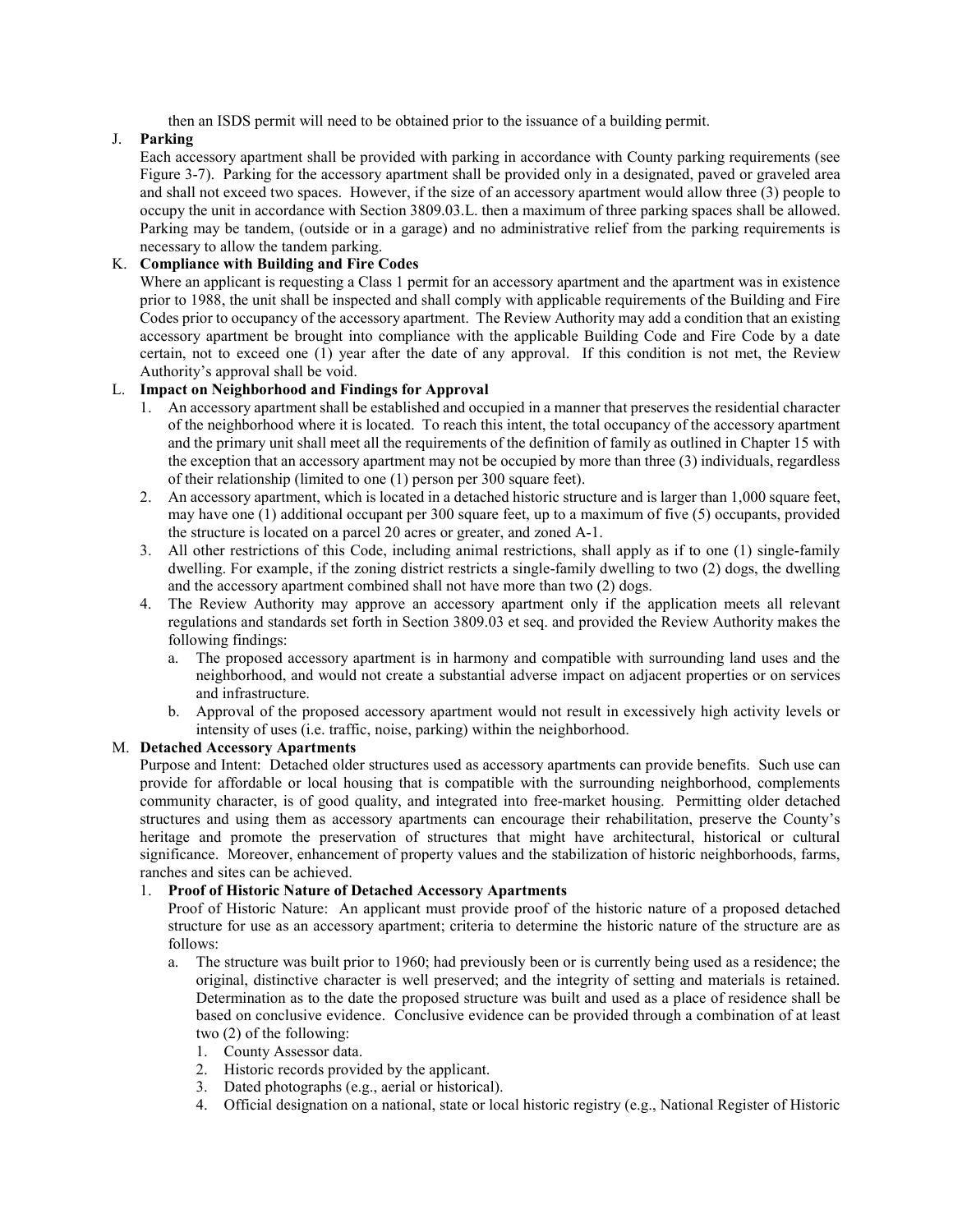Places, Colorado State Register of Historic Properties, Summit County Historic Preservation Advisory Board, Summit Historic Society).

- 5. Sworn affidavit from someone with personal knowledge of the property.
- 6. Other evidence deemed credible by the Reviewing Authority.

#### 2. **Alterations or Rehabilitation to Preserve Character**

Any proposed addition, alteration or rehabilitation to a detached accessory apartment shall generally preserve the original, distinctive character of the building and its site. However, the Review Authority may allow for reasonable changes of the original, distinctive character if such change is being caused by the application of applicable Code requirements, including but not limited to Building Code and Fire Code requirements.

#### 3. **Additional Submittal Requirements**

In addition to the requirements contained in Section 3809.03, a request for a detached accessory apartment shall also be subject to the following requirements:

- a. **Presubmittal Meeting:** A presubmittal meeting shall be held jointly between a project proponent and the Planning and Building Departments prior to submittal of an application for a detached accessory apartment per the provisions of Section 12000 et seq. The purpose of the meeting is to discuss issues that need to be addressed, appropriate building Code requirements and the review schedule.
- b. **Building and Fire Code Reports:** A report or analysis regarding appropriate Building and Fire Code requirements shall be submitted by a Colorado licensed design professional. The report or analysis shall indicate the potential need and extent of modifications necessary to the detached accessory apartment to make it habitable per the Building and Fire Codes.
- c. **Narrative on How Original, Distinctive Character Will be Maintained:** A detailed narrative of how the owner will upgrade the appearance of the proposed detached accessory apartment to preserve the historical integrity and original, distinctive character of the existing building and site shall be submitted.

# N. **Relationship to Previous Approvals for Accessory Apartments and Length of Validity**

The County's previous approval of a permit for an accessory apartment is valid so long as the use is authorized under Figure 3-2 and so long as the accessory apartment continues to meet the specific conditions or requirements that were in force or specifically applied to the project by the County's previous approval. The Review Authority's approval of an accessory apartment can be revoked in accordance with Section 12000.19.

#### **3809.04: Housing for On-Site Employees**

#### A. **Purpose and Intent**

Much of Summit County's economy is tied to the ski industry in the wintertime and conference and convention business, outdoor recreation and construction in the summertime. The work force employed in these industries is typically seasonal, with peak demand in the winter months. Most of the jobs are in the service industry, which has a tradition of being lower paid. At the same time, housing costs in the county tend to be high and choices on housing limited at certain times of the year. Summit County's economy also includes ranching, which employs a lower paid, seasonal work force. It is the intent of the BOCC to encourage the provision of housing for on-site employees by allowing this use in zoning districts and in types of development projects where employees are to be expected. Where housing for on-site employees is provided, it is the BOCC's intent to insure that such housing is used for its intended purpose. On-site employee housing is allowed in County zoning districts as specified in Section 3809.04.B. below and also as listed in Figure 3-2. This section includes regulations on, and requirements for, the following types of housing for on-site employees:

- 1. Caretaker units for on-site caretakers in agricultural areas and single-family developments.
- 2. On-site employee housing for commercial/industrial businesses, multifamily residential developments, ranching and farming operations, and mining operations.
- 3. Employee housing for ski resorts.

On-site employee housing shall conform to the requirements of this section and the other applicable requirements of this Code.

# B. **Types of Housing For On-Site Employees**

1. **Caretaker Units for On-site Caretakers:** Caretaker units are residential dwelling units occupied by relatives or employees of the owner of the property where the unit is located, who provide security and/or caretaking services on the property. Caretaker units are allowed as either a permitted or accessory use in County zoning districts as specified in Figure 3-2 and may be permitted in a PUD as an allowed use if such use is requested as a part of the creation or modification of a PUD per the zoning amendment process. Caretaker units are also permitted in single-family dwelling development in the antiquated zoning districts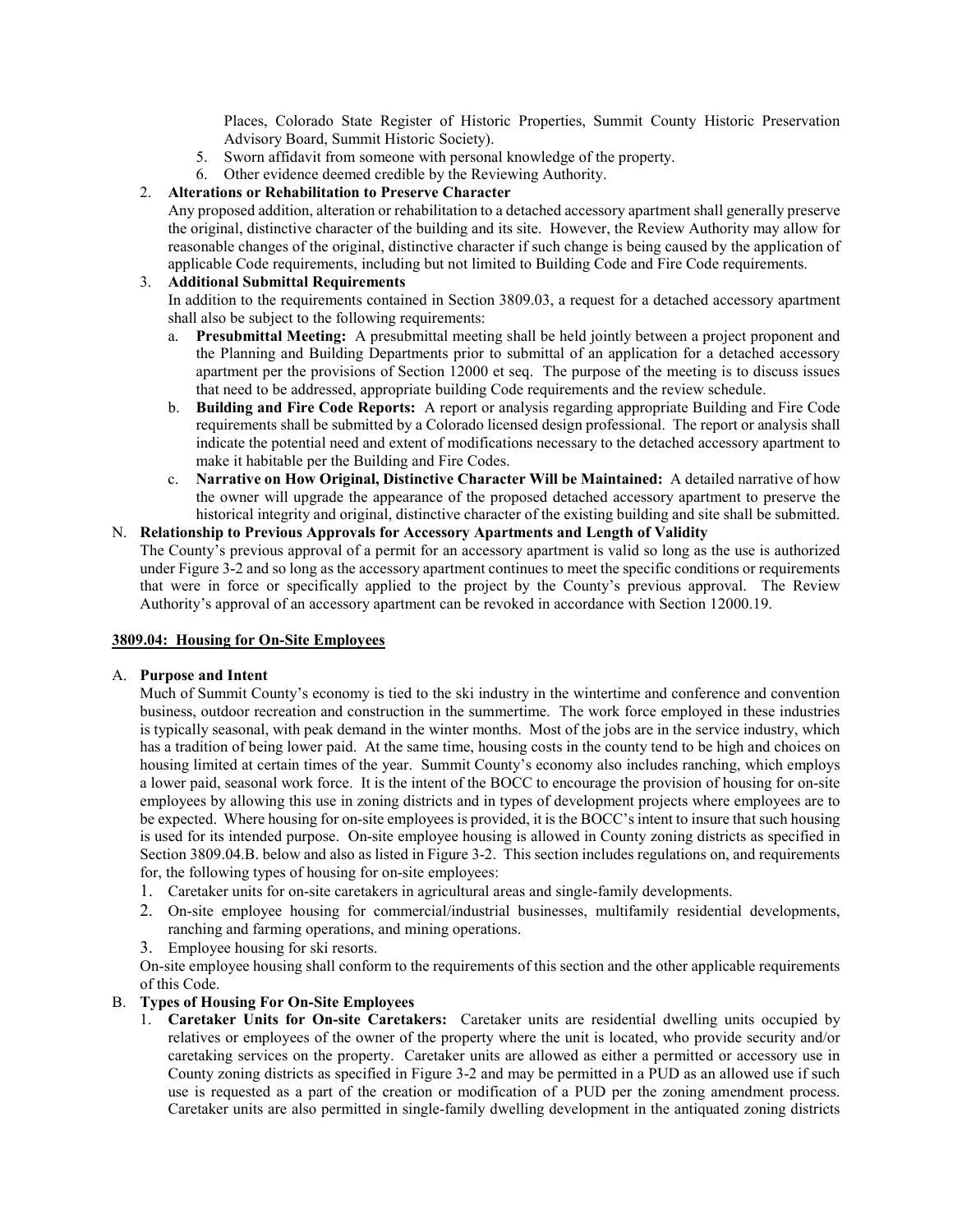remaining in effect, including but not limited to the RME and R-25 zoning districts. Caretaker units shall conform to the requirements of Section 3809.04.F. below and the other applicable requirements of this Code.

- 2. **On-site Employee Housing for:**
	- a. **Commercial and Industrial Businesses:** An on-site employee housing unit for a commercial/industrial business is an accessory dwelling unit, located on the same property as the commercial or industrial business, which is used to house persons employed by the owner of that business. On-site employee housing units for commercial and industrial businesses are permitted in County zoning districts that allow commercial and industrial development, as specified in Figure 3-2. These units are also permitted in commercial and industrial developments in the antiquated zoning districts remaining in effect, including but not limited to the B-1 and B-3 zoning districts, and in PUDs where commercial or industrial development is allowed. These on-site employee housing units can either be incorporated into a commercial/industrial building or located in a separate, freestanding structure on the same property as the commercial/industrial business.
	- b. **Multifamily Residential Developments:** An on-site employee housing unit for a multifamily residential development is a residential dwelling unit within a multifamily development, which is occupied by person(s) who provide on-site management and/or maintenance services for the development (i.e. building and landscape maintenance, housekeeping, etc.) On-site employee housing units for multifamily residential developments are allowed as a permitted use in County zoning districts that allow multifamily development, as specified in Figure 3-2. This type of employee housing unit is also permitted in multifamily developments in the antiquated zoning districts remaining in effect, including but not limited to the R-25 zoning district, and in PUDs where multifamily development is allowed.
	- c. **Ranching and Farming Operations:** On-site employee housing for ranching and farming operations are bunkhouses or hired hand quarters that are provided for temporary, seasonal harvesting crews on a farm or ranch property. On-site employee housing for ranching and farming operations is allowed as a permitted use on A-1 zoned parcels of 35 acres or more and as a conditional use on A-1 zoned parcels less than 35 acres, provided the employee housing is accessory to an active ranching or farming operation.
	- d. **Active Mining/Milling Operations:** On-site employee housing is permitted as an accessory use to active mining/milling operations on parcels in the M-1, I-1 and A-1 zoning districts. On-site employee housing for active mining/milling operations are limited to bunkhouses providing sleeping quarters for employees working for an active mining/milling operation on the property where the bunkhouse is located.
- 3. **Employee Housing for Ski Resorts:** The provisions for employee housing at each of the major ski areas located in the unincorporated area of the County are stated in the PUD designation for the ski resort (i.e. the Copper Mountain and Keystone Resort PUDs).

# C. **Incentives for Provision of Housing for On-Site Employees**

To encourage the provision of housing for on-site employees, dwelling units which have been restricted by covenant to use as housing for on-site employees in accordance with Section 3809.04.D. below, shall not be counted in calculating the density of a development project (including both dwelling units per acre and total floor area).

# D. **Restrictions on Employee Units**

1. **Covenant Required:** Prior to issuance of any building permit for an on-site employee housing unit, a covenant restricting the unit to use as housing for on-site employees shall be submitted to the Planning Department for review and recordation, except as provided in this section. On-site employee housing units shall be occupied on a long term basis by on-site employees only and shall not be rented on a short term basis or rented to the general public under any circumstances, except as provided in this section. The requirement for long term occupancy by on-site employees and other key requirements of this section shall be stated in the covenant recorded against an on-site employee housing unit.

#### 2. **Exceptions:**

a. **Units for Seasonal Agricultural Labor and Activities:** Where employee housing has been provided on a farm or ranch for the purpose of housing harvesting crews, such units need not be restricted to long term occupancy but shall not be used for rental to the general public. Occupancy of such units by hunting and fishing permitees shall be allowed.

# E. **Removal of Restrictions**

Where a dwelling unit has been restricted by covenant to use as housing for on-site employees, the covenant may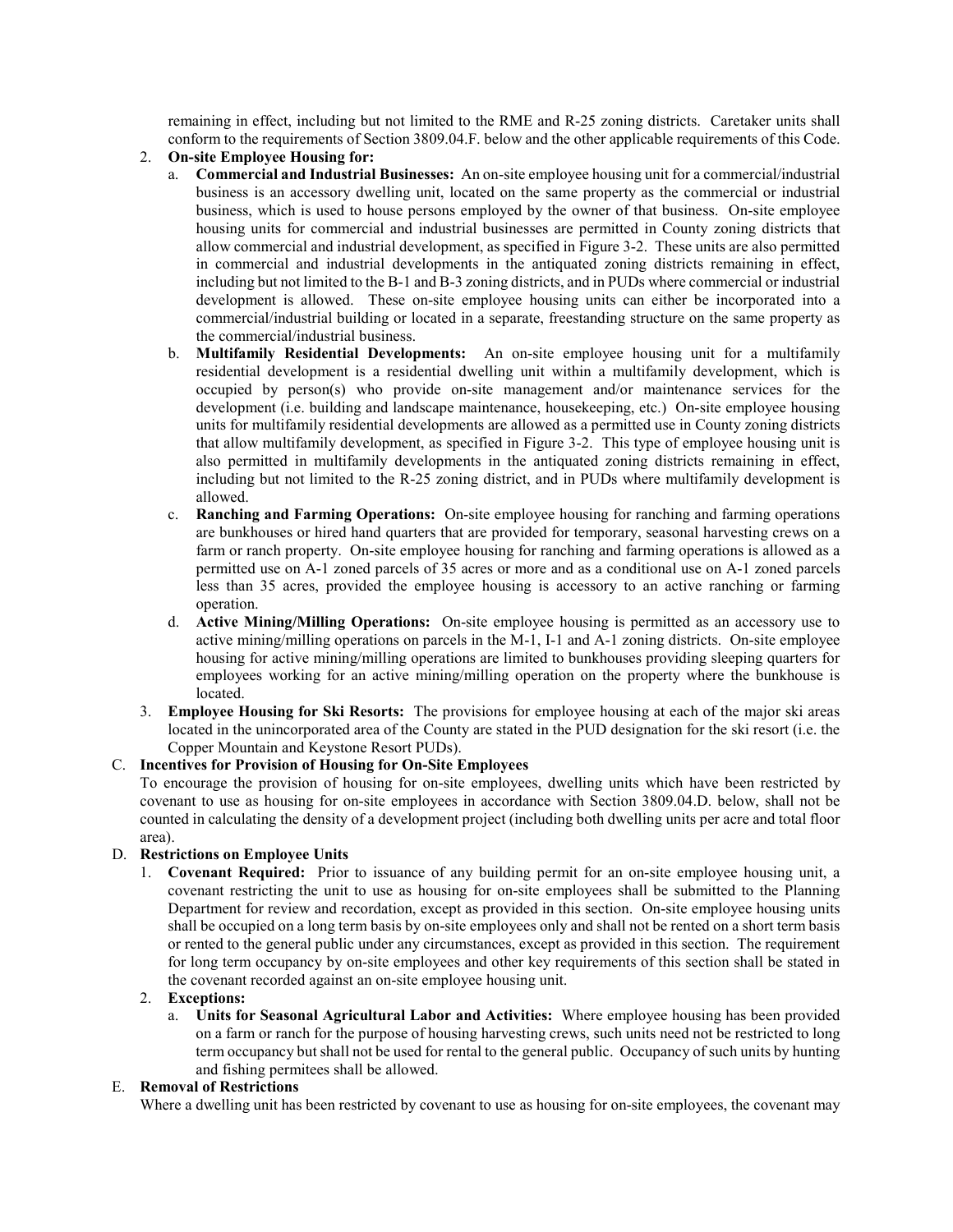be removed by mutual consent of the BOCC, the property owner and any lien holder subject to the following findings:

- 1. The retention of the covenant will result in peculiar and exceptional practical difficulties to or exceptional and undue hardship upon the property owner.
- 2. If the employee housing unit becomes an unrestricted unit and is added to the unit count in the project, it will not cause the project to exceed its density limits.

#### F**. Caretaker Units for On-Site Caretakers**

Caretaker units are allowed as either a permitted or accessory use in County zoning districts as specified in Figure 3-2 and may be permitted in a PUD as an allowed use if such use is requested as a part of the creation or modification of a PUD per the zoning amendment process. Caretaker units are also permitted in single-family dwelling development in the antiquated zoning districts remaining in effect, including but not limited to the RME and R-25 zoning districts. Caretaker units shall conform to the requirements of this section and the other applicable requirements of this Code.

#### 1. **Use of Primary and Caretaker Unit**

- a. **General**: Caretaker units shall be occupied on a full-time basis for a minimum of six (6) consecutive months by relatives or employees of the owner of the property where the unit is located, who provide security and/or caretaking services on the property. Caretaker units shall not be used as guest quarters, offered to or used as rental units by the general public, occupied by the property owner, or rented on a short-term basis.
- b. **Recordation of Covenant:** Approval of a caretaker unit shall include the requirement that the property owner record a covenant restricting use of the unit to members of the property owner's family or employees of the owner in accordance with this section. The covenant shall grant enforcement power to Summit County.

#### 2. **Location and Design**

- a. **A-1 Zoning District:** On parcels of 35 or more acres, a caretaker unit may be located in a freestanding residence separate from the property owner's residence, may be incorporated into the primary dwelling or a garage serving the primary dwelling or may be located in a recreational vehicle, where the recreational vehicle is located at least 300 feet from any property line and, where practical, is screened from view from any street or highway abutting the property. On parcels of less than 35 acres, a caretaker unit shall be incorporated into the primary dwelling or a garage serving the primary dwelling. For parcels zoned A-1 greater than 20 acres, caretaker units may be established in a manufactured home, provided such home meets all state and local standards.
- b. **M-1 Zoning District:** A caretaker unit may be located on a parcel in the M-1 Zoning District where an active mining operation is being conducted. The caretaker unit may be located in a freestanding residence, or where the mining operation is seasonal, in a recreational vehicle provided the recreational vehicle is not located on the property for more than six (6) months each year.
- c. **R-1, R-2, R-3, R-4 and R-6, RU, RE or in PUDs That Allow Such Units:** To ensure the single-family character of neighborhoods is retained, the following design elements shall be met for caretaker units:
	- i. **Entrances:** A caretaker unit may have a separate entrance from that of the residence with which it is associated, however if the unit is located above a detached garage, an outside stairway shall not be allowed in order to preserve the single-family appearance of the neighborhood.
	- ii. **Roof Lines:** If the caretaker unit is not located within the primary dwelling unit and located above the garage then the roof lines shall be similar to the primary dwelling unit's design in regards to roof pitch and roofing materials.
	- iii. **Building Materials:** The building materials used in conjunction with the additional unit shall be of the same type and color scheme as contained in the primary dwelling unit.
	- iv. **Landscaping**: All parking areas associated with the caretaker unit shall be landscaped to buffer the parking area from surrounding land uses, with the final landscaping reviewed and approved on-site prior to the issuance of a CO to help mitigate the potential negative visual impacts of the additional parking. Where landscaping is required, a financial guarantee may be required in order to receive a CO per the financial guarantee provisions listed in Section 3600.
	- v. **Detached Garages:** Caretaker units located above detached garages are only allowed on lots equal or greater than 20,000 square feet. A caretaker unit over the garage or barn is allowed only if the unit does not extend beyond the basic footprint of such structures. Cantilevering or extending the caretaker unit beyond the footprint of a barn or a garage is not permitted, except for minor encroachments outside of the footprint for bay windows, roof eaves, chimneys, and other similar